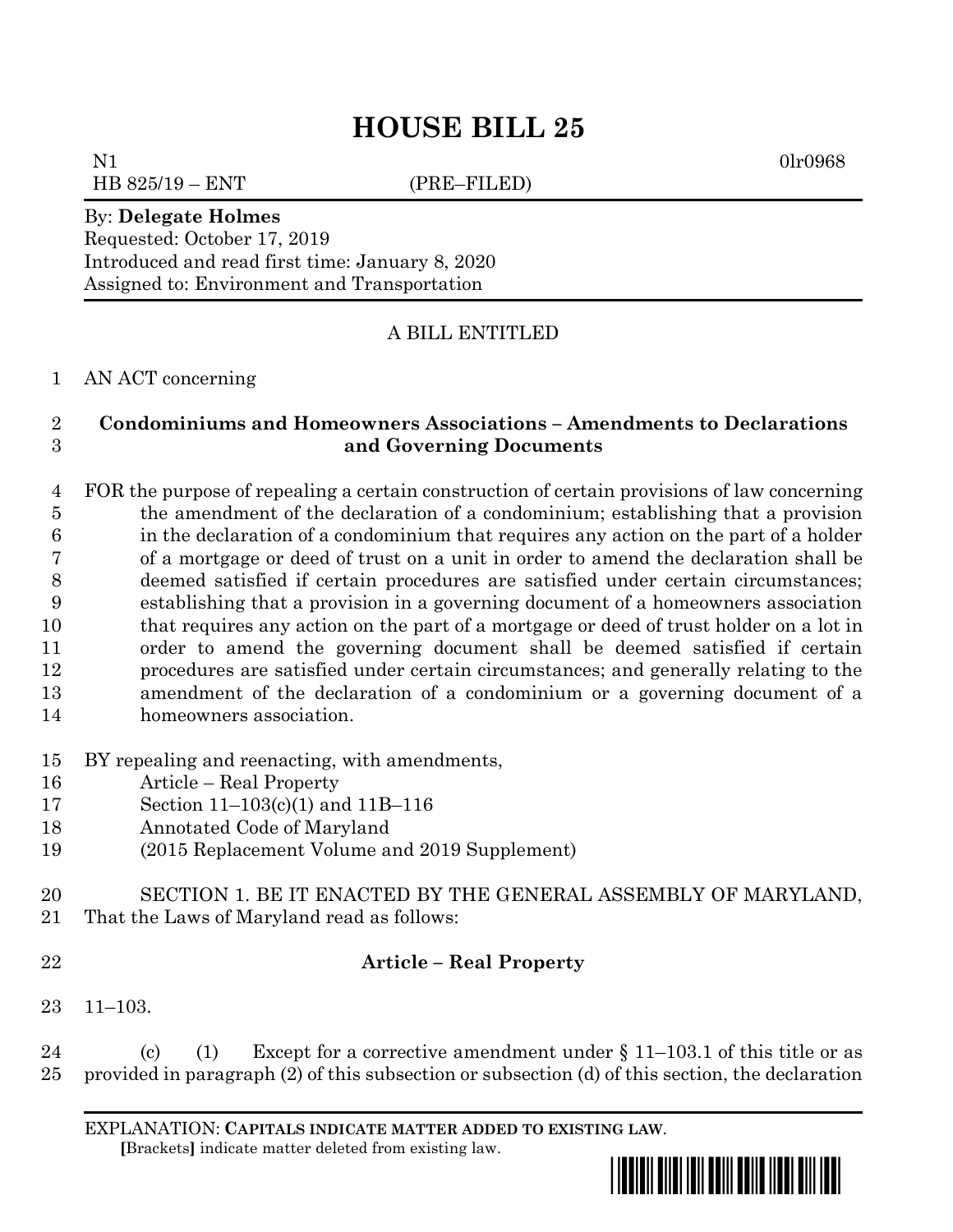#### **HOUSE BILL 25**

 may be amended only with the written consent of 80 percent of the unit owners listed on the current roster. Amendments under this section are subject to the following limitations:

 (i) Except to the extent expressly permitted or expressly required by other provisions of this title, an amendment to the declaration may not change the boundaries of any unit, the undivided percentage interest in the common elements of any unit, the liability for common expenses or rights to common profits of any unit, or the number of votes in the council of unit owners of any unit without the written consent of every unit owner and mortgagee.

 (ii) An amendment to the declaration may not modify in any way rights expressly reserved for the benefit of the developer or provisions required by any governmental authority or for the benefit of any public utility.

12 (iii) Except to the extent expressly permitted by the declaration, an amendment to the declaration may not change residential units to nonresidential units or change nonresidential units to residential units without the written consent of every unit owner and mortgagee.

 (iv) Except as otherwise expressly permitted by this title and by the declaration, an amendment to the declaration may not redesignate general common elements as limited common elements without the written consent of every unit owner and mortgagee.

 **[**(v) No provision of this title shall be construed in derogation of any requirement in the declaration or bylaws that all or a specified number of the mortgagees of the condominium units approve specified actions contemplated by the council of unit owners.**]**

 **(V) 1. EXCEPT AS PROVIDED IN SUBPARAGRAPH (VI) OF THIS PARAGRAPH, IF THE DECLARATION CONTAINS A PROVISION REQUIRING ANY ACTION ON THE PART OF THE HOLDER OF A MORTGAGE OR DEED OF TRUST ON A UNIT IN ORDER TO AMEND THE DECLARATION, THAT PROVISION SHALL BE DEEMED SATISFIED IF THE PROCEDURES UNDER THIS SUBPARAGRAPH ARE SATISFIED.**

 **2. IF THE DECLARATION CONTAINS A PROVISION DESCRIBED IN SUBSUBPARAGRAPH 1 OF THIS SUBPARAGRAPH, THE COUNCIL OF UNIT OWNERS SHALL CAUSE TO BE DELIVERED TO EACH HOLDER OF A MORTGAGE OR DEED OF TRUST ENTITLED TO NOTICE A COPY OF THE PROPOSED AMENDMENT TO THE DECLARATION.**

 **3. IF A HOLDER OF THE MORTGAGE OR DEED OF TRUST THAT RECEIVES THE PROPOSED AMENDMENT FAILS TO OBJECT, IN WRITING, TO THE PROPOSED AMENDMENT WITHIN 60 DAYS AFTER THE DATE OF ACTUAL RECEIPT OF THE PROPOSED AMENDMENT, THE HOLDER SHALL BE DEEMED TO HAVE**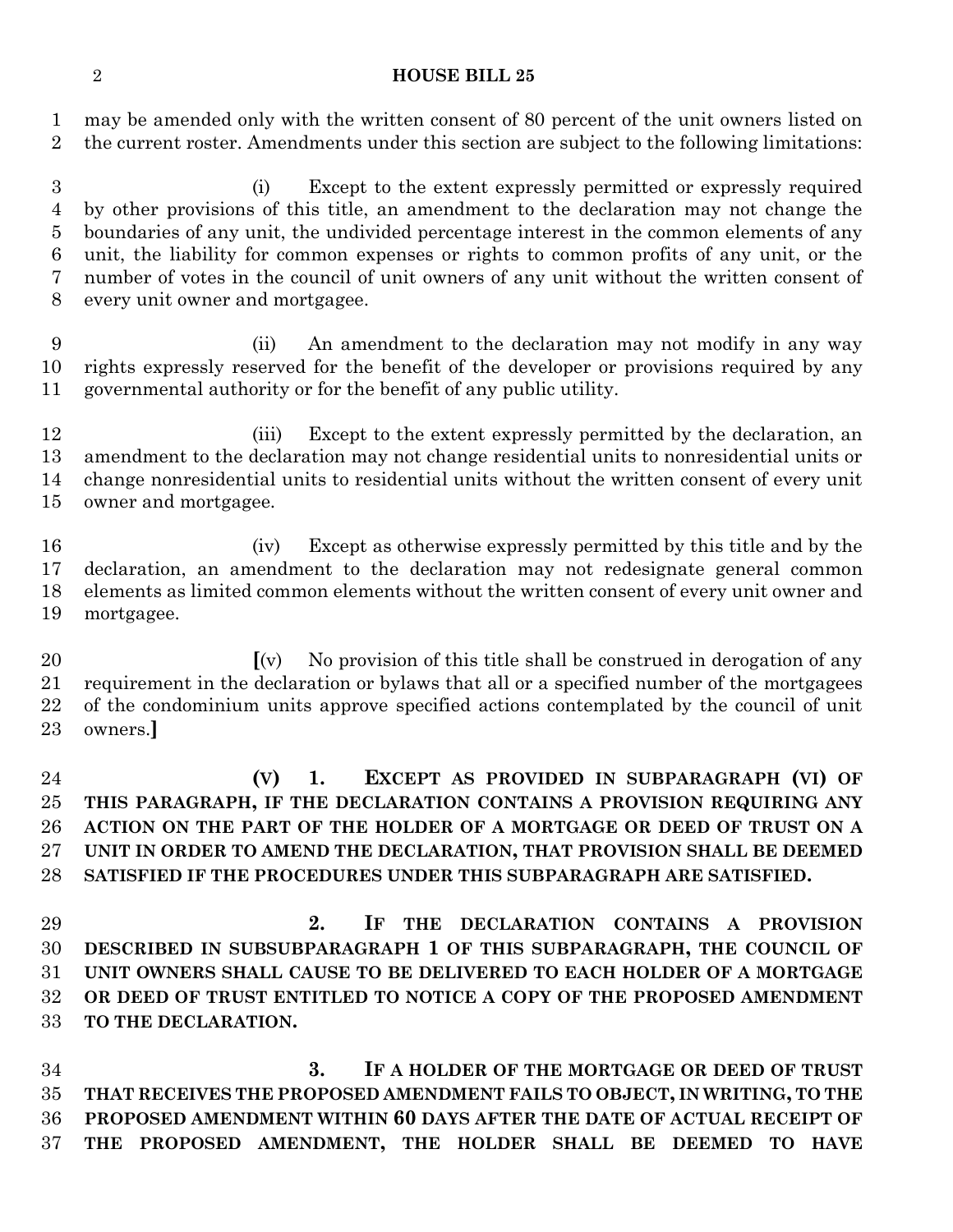**HOUSE BILL 25** 3

| 1                     | CONSENTED TO THE ADOPTION OF THE AMENDMENT.                                                                                                                                                                                                                                                                                          |       |                                                                                                                                                                               |
|-----------------------|--------------------------------------------------------------------------------------------------------------------------------------------------------------------------------------------------------------------------------------------------------------------------------------------------------------------------------------|-------|-------------------------------------------------------------------------------------------------------------------------------------------------------------------------------|
| $\overline{2}$<br>3   | TO AMENDMENTS THAT:                                                                                                                                                                                                                                                                                                                  | (VI)  | SUBPARAGRAPH (V) OF THIS PARAGRAPH DOES NOT APPLY                                                                                                                             |
| 4<br>$\overline{5}$   | MORTGAGE OR DEED OF TRUST;                                                                                                                                                                                                                                                                                                           |       | <b>ALTER</b><br>1.<br><b>THE</b><br><b>PRIORITY</b><br>OF<br><b>THE</b><br><b>LIEN</b><br><b>OF</b><br><b>THE</b>                                                             |
| $\boldsymbol{6}$<br>7 | <b>COLLATERAL; OR</b>                                                                                                                                                                                                                                                                                                                |       | 2.<br>MATERIALLY IMPAIR OR AFFECT THE UNIT AS                                                                                                                                 |
| $8\,$<br>9<br>10      |                                                                                                                                                                                                                                                                                                                                      |       | 3.<br>MATERIALLY IMPAIR OR AFFECT THE RIGHT OF THE<br>HOLDER OF THE MORTGAGE OR DEED OF TRUST TO EXERCISE ANY RIGHTS UNDER<br>THE MORTGAGE, DEED OF TRUST, OR APPLICABLE LAW. |
| 11                    | $11B-116.$                                                                                                                                                                                                                                                                                                                           |       |                                                                                                                                                                               |
| 12                    | (1)<br>(a)                                                                                                                                                                                                                                                                                                                           |       | In this section the following words have the meanings indicated.                                                                                                              |
| 13                    | (2)                                                                                                                                                                                                                                                                                                                                  |       | "Governing document" includes:                                                                                                                                                |
| 14                    |                                                                                                                                                                                                                                                                                                                                      | (i)   | A declaration;                                                                                                                                                                |
| 15                    |                                                                                                                                                                                                                                                                                                                                      | (ii)  | Bylaws;                                                                                                                                                                       |
| 16                    |                                                                                                                                                                                                                                                                                                                                      | (iii) | A deed and agreement; and                                                                                                                                                     |
| 17                    |                                                                                                                                                                                                                                                                                                                                      | (iv)  | Recorded covenants and restrictions.                                                                                                                                          |
| 18<br>19              | "In good standing" means not being more than 90 days in arrears in the<br>(3)<br>payment of any assessment or charge due to the homeowners association.                                                                                                                                                                              |       |                                                                                                                                                                               |
| 20<br>21<br>22<br>23  | This section does not apply to a homeowners association that issues bonds or<br>(b)<br>other long-term debt secured in whole or in part by annual charges assessed in accordance<br>with a declaration, or to a village community association affiliated with the homeowners<br>association.                                         |       |                                                                                                                                                                               |
| 24<br>25<br>26<br>27  | Notwithstanding the provisions of a governing document, a homeowners<br>$\left( \mathrm{c}\right)$<br>association may amend the governing document by the affirmative vote of lot owners in<br>good standing having at least 60% of the votes in the development, or by a lower percentage<br>if required in the governing document. |       |                                                                                                                                                                               |

## **(D) (1) (I) EXCEPT AS PROVIDED IN PARAGRAPH (2) OF THIS SUBSECTION, IF A GOVERNING DOCUMENT CONTAINS A PROVISION REQUIRING ANY ACTION ON THE PART OF THE HOLDER OF A MORTGAGE OR DEED OF TRUST ON A LOT**